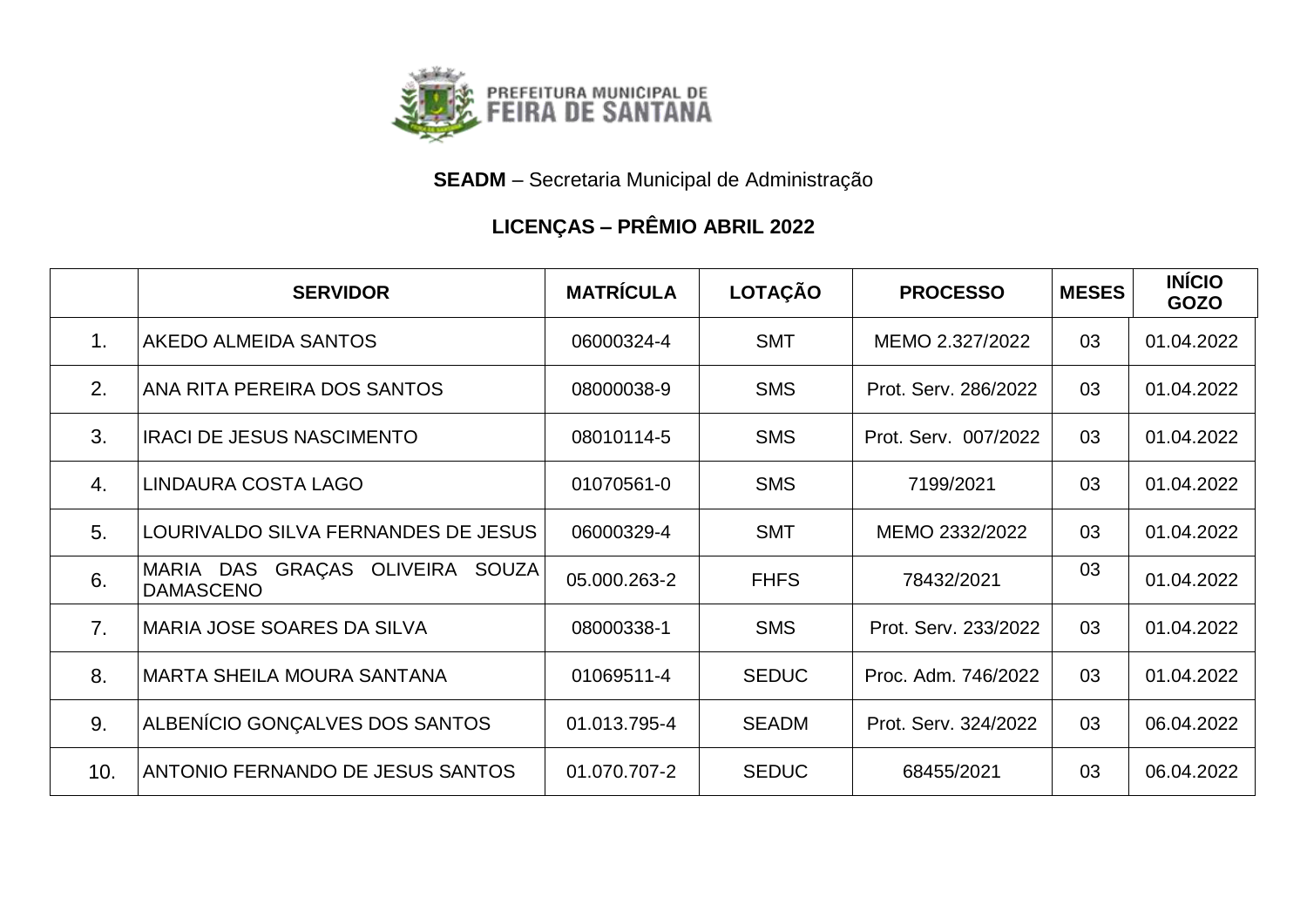| 11. | <b>CRISTINA OLIVEIRA SILVA</b>                                   | 08.033.333-4 | <b>SMS</b>    | Protocolo 76009/21   | 03 | 06.04.2022 |
|-----|------------------------------------------------------------------|--------------|---------------|----------------------|----|------------|
| 12. | <b>DANIELA BARROS SILVA</b>                                      | 08.031.790-2 | <b>SMS</b>    | 1235/2022            | 03 | 06.04.2022 |
| 13. | EDNÓLIA FERREIRA DE SANTANA SILVA                                | 050001640    | <b>FHFS</b>   | 5931/2022            | 03 | 06.04.2022 |
| 14. | ELIZABETE ALVES OLIVEIRA BRITO                                   | 08.033.301-1 | <b>SMS</b>    | Proc. Adm 76458/21   | 03 | 06.04.2022 |
| 15. | <b>LAUDINETE ENEAS PEREIRA</b>                                   | 08.000.246-6 | <b>SMS</b>    | 65677/2021           | 03 | 06.04.2022 |
| 16. | LUCIANA CARNEIRO ANDRADE                                         | 08.032.496-7 | <b>SMS</b>    | 1488/2022            | 03 | 06.04.2022 |
| 17. | LUCIANA LIMA DOS SANTOS                                          | 60000595-1   | <b>FHFS</b>   | 2798/2022            | 03 | 06.04.2022 |
| 18. | MAGDA LUCIANA COSTA DOS SANTOS                                   | 01.069.779-6 | <b>SEDUC</b>  | 77957/2021           | 03 | 06.04.2022 |
| 19. | MARIA CRISTINA DE JESUS SAMPAIO                                  | 010694122    | <b>SEDUC</b>  | 74353/2021           | 03 | 06.04.2022 |
| 20. | MARIA JOSÉ<br>ARAÚJO<br><b>MEIRELES</b><br>DE<br><b>OLIVEIRA</b> | 010090819    | <b>SEDUC</b>  | 69614/2021           | 03 | 06.04.2022 |
| 21. | <b>MAURICIO TELES SANTOS</b>                                     | 01.076.679-4 | <b>SEPREV</b> | Proc. Adm. 62534/21  | 03 | 06.04.2022 |
| 22. | MEIRE BARBOSA DE FREITAS SILVA                                   | 08.033.240-7 | <b>SMS</b>    | Prot. 196/2022       | 03 | 06.04.2022 |
| 23. | MERILDA DA SILVA SANTANA                                         | 08.000.390-3 | <b>SMS</b>    | Proc. Adm. 3172/2022 | 03 | 06.04.2022 |
| 24. | <b>REGINA CARVALHO SILVA</b>                                     | 01.074.199-9 | <b>SEPREV</b> | 5355/2013            | 03 | 06.04.2022 |
| 25. | ROSÂNGELA CRISTINA DALTRO VALLE                                  | 08.000.459-3 | <b>SMS</b>    | 1228/2022            | 03 | 06.04.2022 |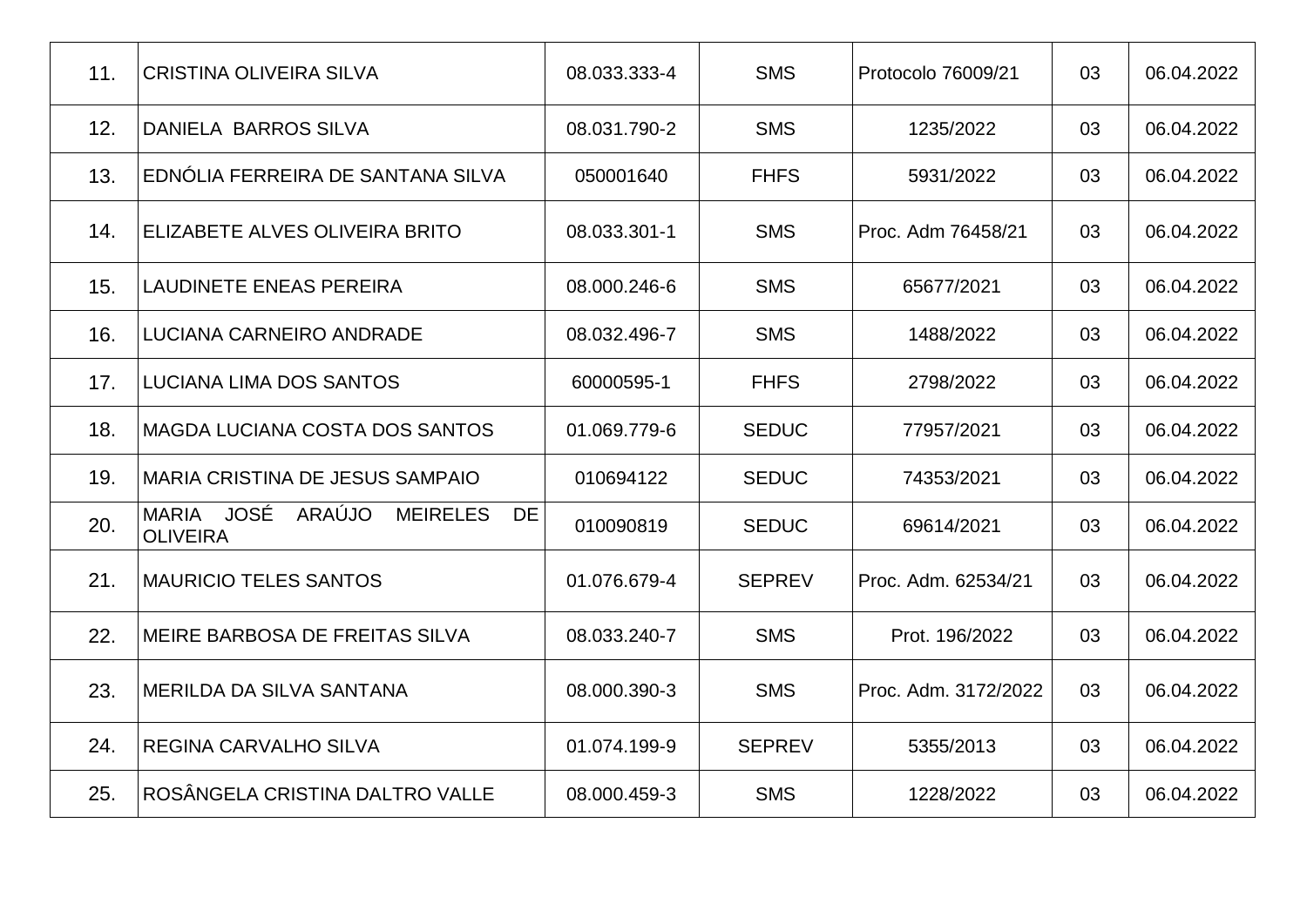| 26. | YOLE MARIA CARVALHO DULTRA                                                     | 01.009.072-8 | <b>SMS</b>   | Prot. Serv. 381/2022 | 03 | 06.04.2022 |
|-----|--------------------------------------------------------------------------------|--------------|--------------|----------------------|----|------------|
| 27. | <b>DIANA SANTOS FERNADES</b>                                                   | 01.009.838-0 | <b>SEDUC</b> | Proc. Adm. 423/2022  | 03 | 09.04.2022 |
| 28. | EDELZUITA REIS DA SILVA                                                        | 01.005.123-9 | <b>SEDUC</b> | Proc. Adm. 429/2022  | 03 | 09.04.2022 |
| 29. | <b>JOSE AUGUSTO CARNEIRO DE ALMEIDA</b>                                        | 01.070.574-9 | <b>SEDUC</b> | Proc. Adm. 411/2022  | 03 | 09.04.2022 |
| 30. | LOURIVAL GONÇALVES DA PAIXÃO                                                   | 01.070.619-5 | <b>SEDUC</b> | Proc. Adm. 425/2022  | 03 | 09.04.2022 |
| 31. | LUANA SILVA FREITAS PIMENTA                                                    | 01.009.049-3 | <b>SEDUC</b> | Proc. Adm. 413/2022  | 03 | 09.04.2022 |
| 32. | <b>LUCIMEIRE DOS SANTOS</b>                                                    | 01.070.619-5 | <b>SEDUC</b> | Proc. Adm. 426/2022  | 03 | 09.04.2022 |
| 33. | <b>MEYRE LIGIA LIMA VIDAL</b>                                                  | 01.004.799-1 | <b>SEDUC</b> | Proc. Adm. 414/2022  | 03 | 09.04.2022 |
| 34. | PATRÍCIA OLIVEIRA BRAGA BORGES                                                 | 01.009.026-1 | <b>SEDUC</b> | Proc. Adm. 416/2022  | 06 | 09.04.2022 |
| 35. | <b>REGINALDO DOS SANTOS</b>                                                    | 01.000.662-4 | <b>SEDUC</b> | Proc. Adm. 437/2022  | 03 | 09.04.2022 |
| 36. | <b>REJANE BRITO BARBOSA</b>                                                    | 01.069.743-5 | <b>SEDUC</b> | Proc. Adm. 393/2022  | 03 | 09.04.2022 |
| 37. | <b>RITA DE CASSIA RAMOS DE JESUS</b>                                           | 01.070.633-9 | <b>SEDUC</b> | Proc. Adm. 433/2022  | 03 | 09.04.2022 |
| 38. | RITA LÚCIA SOUZA DE JESUS                                                      | 01.009.599-8 | <b>SEDUC</b> | Proc. Adm. 391/2022  | 03 | 09.04.2022 |
| 39. | <b>ROSÂNGELA</b><br><b>SILVA</b><br>DA<br><b>CERQUEIRA</b><br><b>FIGUEREDO</b> | 01.004.424-8 | <b>SEDUC</b> | Proc. Adm. 418/2022  | 03 | 09.04.2022 |
| 40. | <b>MACEDO</b><br>MARIA<br><b>DOS</b><br>SANTOS<br>TANIA<br><b>CERQUEIRA</b>    | 01.009.010-6 | <b>SEDUC</b> | Proc. Adm. 390/2022  | 03 | 09.04.2022 |
| 41. | <b>WELMA NASCIMENTO DOS SANTOS ASSIS</b>                                       | 01.009.129-1 | <b>SEDUC</b> | Proc. Adm. 421/2022  | 03 | 09.04.2022 |